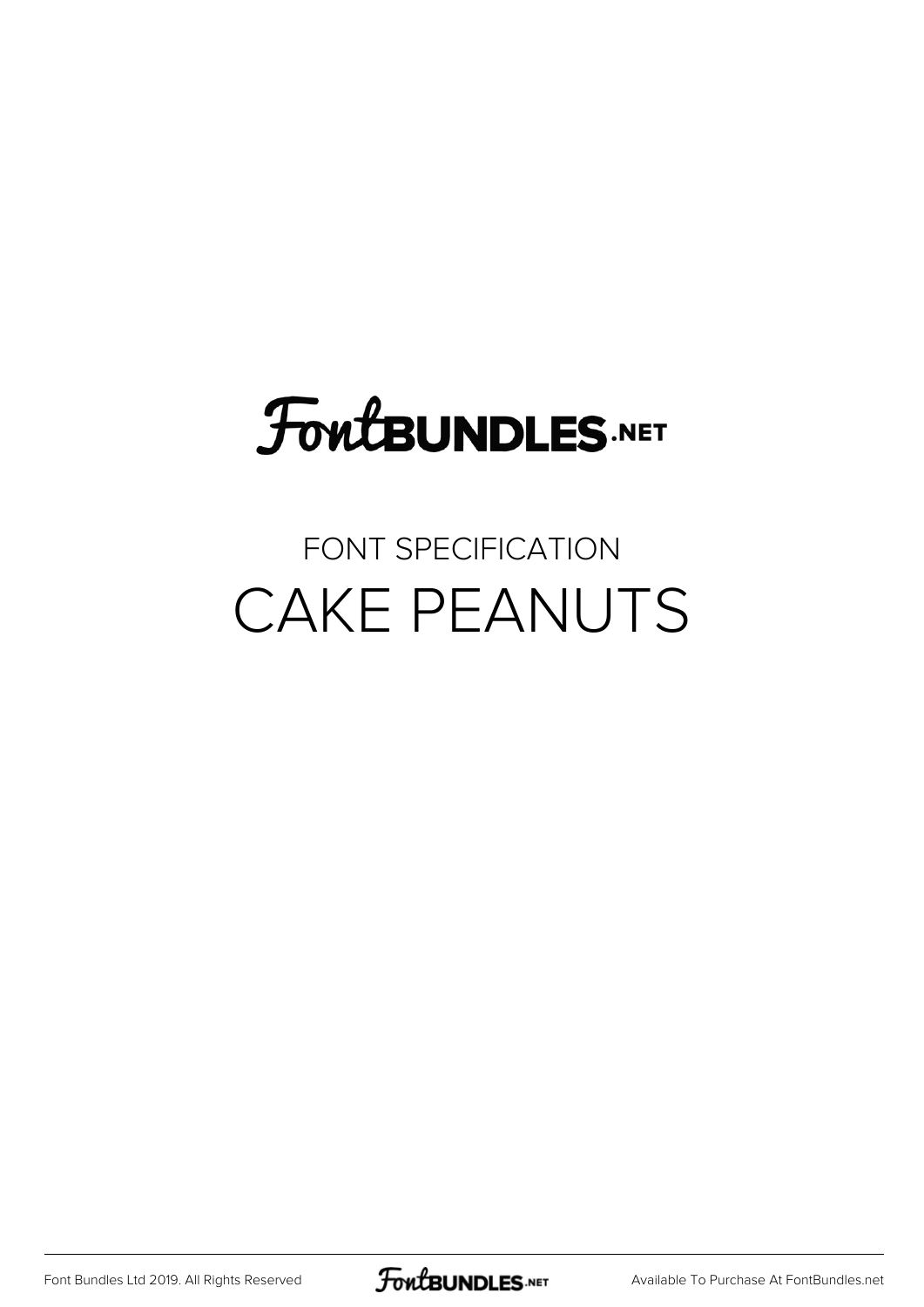#### **CAKE PEANUTS - Regular**

**Uppercase Characters** 

### ABCDEFGHIJKLMNOPQRSTUVWXYZ

Lowercase Characters

ABCDEFGHIJKIMNOPQRSTUVWXYZ

**Numbers** 

#### 0123456789

**Punctuation and Symbols** 



All Other Glyphs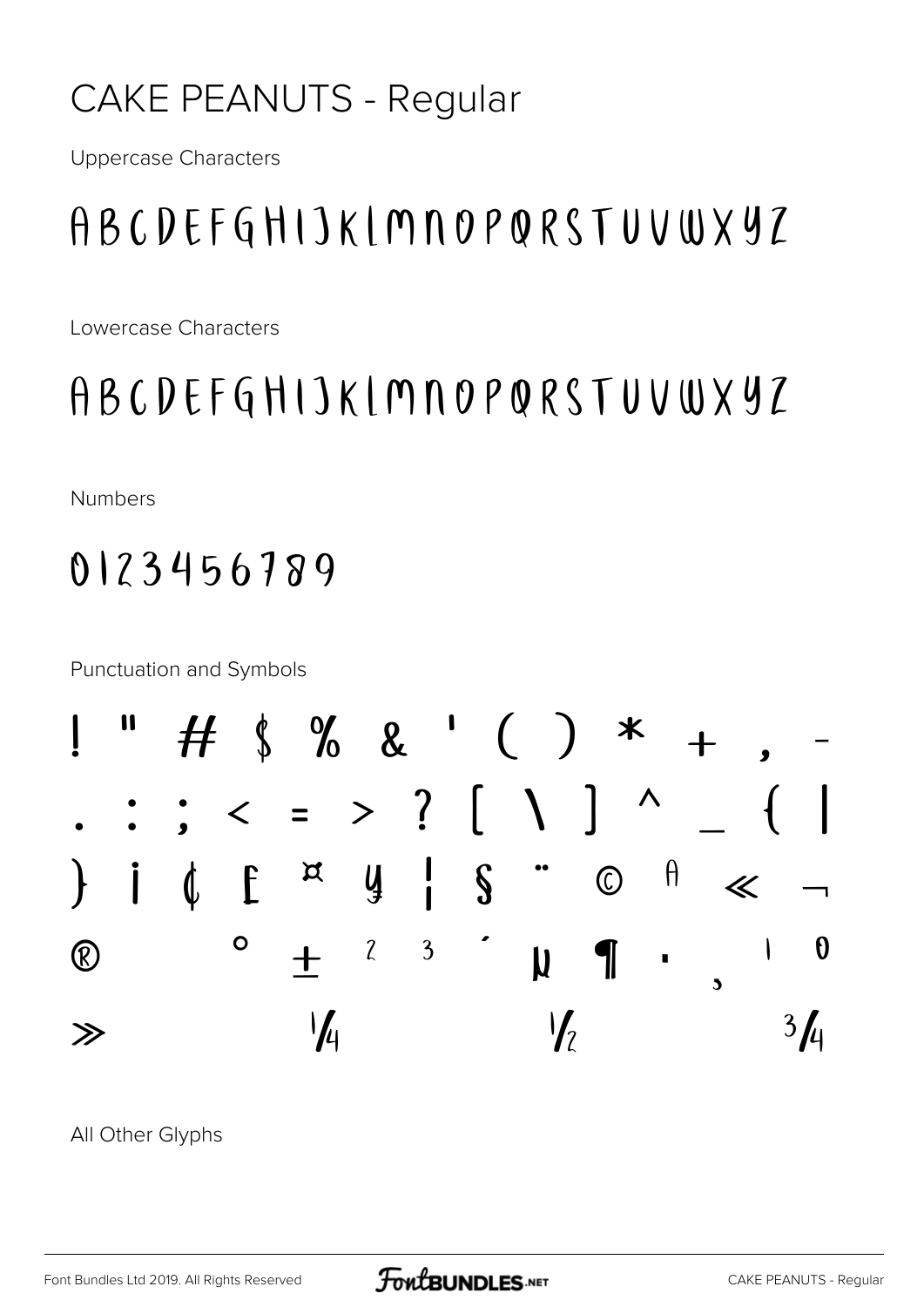|  |  |  | $\hat{H}$ $\hat{H}$ $\hat{H}$ $\hat{H}$ $\hat{H}$ $\hat{H}$ $\hat{H}$ $\hat{G}$ $\hat{E}$                                                        |  |
|--|--|--|--------------------------------------------------------------------------------------------------------------------------------------------------|--|
|  |  |  | $\begin{array}{ccccccccccccccccc} \hat{E} & \hat{E} & \hat{E} & \hat{I} & \hat{I} & \hat{I} & \hat{I} & \hat{I} & \hat{I} & \hat{I} \end{array}$ |  |
|  |  |  | $\begin{array}{ccccccccccccccccc} \dot{0} & \dot{0} & \dot{0} & \ddot{0} & \dot{0} & \times & \mathcal{Y} & \dot{0} & \dot{0} \end{array}$       |  |
|  |  |  | $\hat{U}$ $\hat{U}$ $\hat{Y}$ $D$ $B$ $\hat{A}$ $\hat{A}$ $\hat{B}$ $\hat{B}$                                                                    |  |
|  |  |  | $\ddot{\theta}$ $\dot{\theta}$ $\theta$ $\dot{\theta}$ $\dot{\theta}$ $\dot{\theta}$ $\dot{\theta}$ $\dot{\theta}$ $\dot{\theta}$                |  |
|  |  |  | $\mathbf{i}$ $\mathbf{i}$ $\mathbf{j}$ $\mathbf{d}$ $\mathbf{d}$ $\mathbf{0}$ $\mathbf{0}$ $\mathbf{0}$ $\mathbf{0}$                             |  |
|  |  |  | $\ddot{\theta}$ $\div$ $\dot{\theta}$ $\dot{\theta}$ $\dot{\theta}$ $\ddot{\theta}$ $\ddot{\theta}$ $\dot{\theta}$ $\dot{\theta}$ $\dot{\theta}$ |  |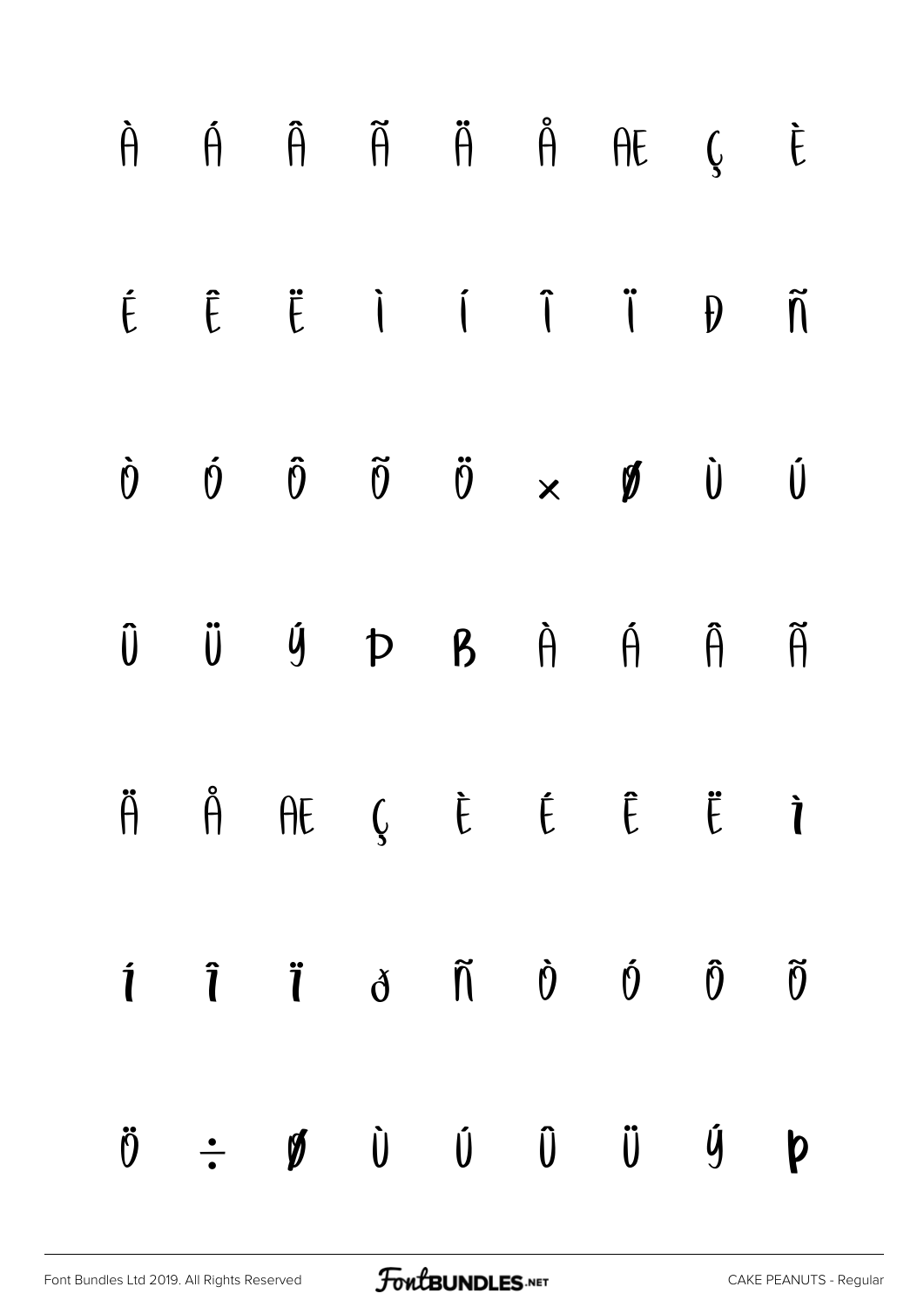